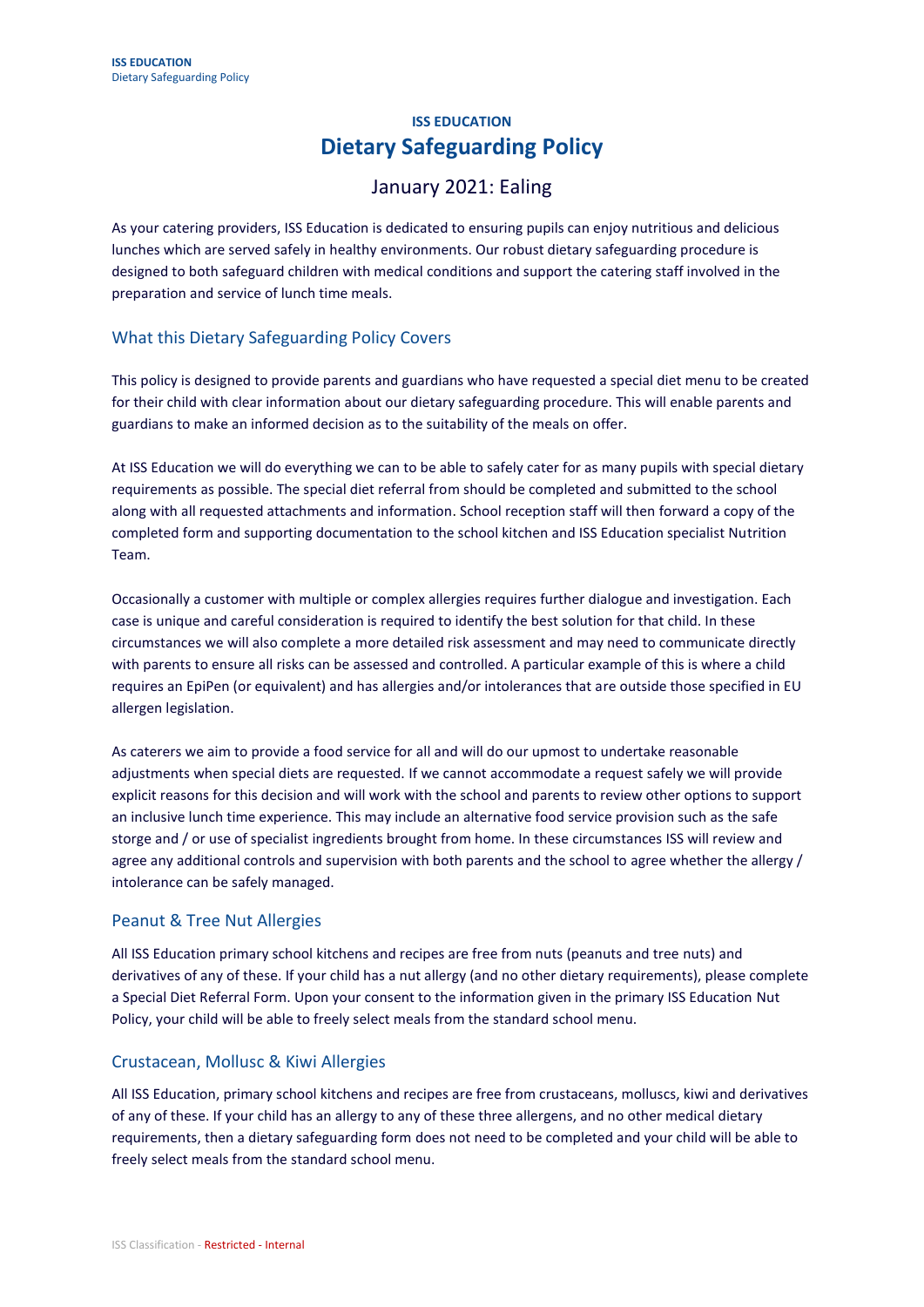# Energy & Nutritional Count Values

ISS Education is able to provide energy and nutritional values for the standard school menu. If your child has a medical condition, e.g. diabetes, and requires nutritional information such as carbohydrate values, please complete a Special Diet Referral Form and you will be issued with a full energy and nutritional breakdown report for your child's school menu. If your child has additional dietary needs, e.g. gluten intolerant plus requires total carbohydrate values, then an individual special diet menu will be issued to you for consent. Please refer to ISS Education Energy & Nutritional Count Policy for further information.

## Modified Texture Meals

If your child requires soft mash or puree meals because of chewing difficulties, or any additional medical reason, then we are able to consider your request, based on your child's needs. Please refer to the ISS Education Modified Texture Meals Policy for further information.

## Customer & Food Safety

We would like to advise all our customers that whilst ISS Education operates a robust and rigorous dietary safeguarding procedure, all our meals are prepared on site daily using a large variety of ingredients rather than pre-purchased or readymade. This means that whilst we do everything possible to ensure your child can dine with us safely, it is not possible for us to completely remove the risk of cross-contamination. We are happy to talk through our management processes with individual parents so that they can make an informed choice about the suitability of meals for their child.

### The Special Diet Menu

In order to encourage an inclusive meal experience the special diet menu created and issued for each individual child will be based on the normal baseline menu for that area. This will ensure the special diet menus are as close as possible to the regular school menu, whilst allowing for required modifications.

#### *Temporary Meal Options*

The situation may arise where a pupil requires a special diet meal but may not have a menu in place, i.e. where the dietary safeguarding referral procedure has not yet been completed. In this instance, ISS Education offers a limited selection of temporary meals to ensure the child can still be safely catered for until the special diet menu is in place. The temporary meal options are suitable for most diets. Please refer to the Special Diet Referral Form where you can select your child's temporary meal options.

#### *Meal Choices*

ISS Education endeavours to ensure as much variety is available each day for every child, depending on their dietary requirements. The special diet menu will state a minimum of one main meal each day. If there is more than one meal option available on any one day and you would like your child to have a particular meal, to avoid disappointment, please contact your school reception staff to notify them of your meal selection(s). Please ensure this is done at least one week in advance.

#### *Renewal of a Special Diet*

At the start of a menu change, all pupils registered with us will automatically be issued a new special diet menu for parent/guardian consent.

#### *Changes to Dietary Requirements*

We ask parents and guardians to inform school staff immediately of any changes to their child's existing medical dietary requirements. Any changes to dietary requirements should be forwarded in writing by school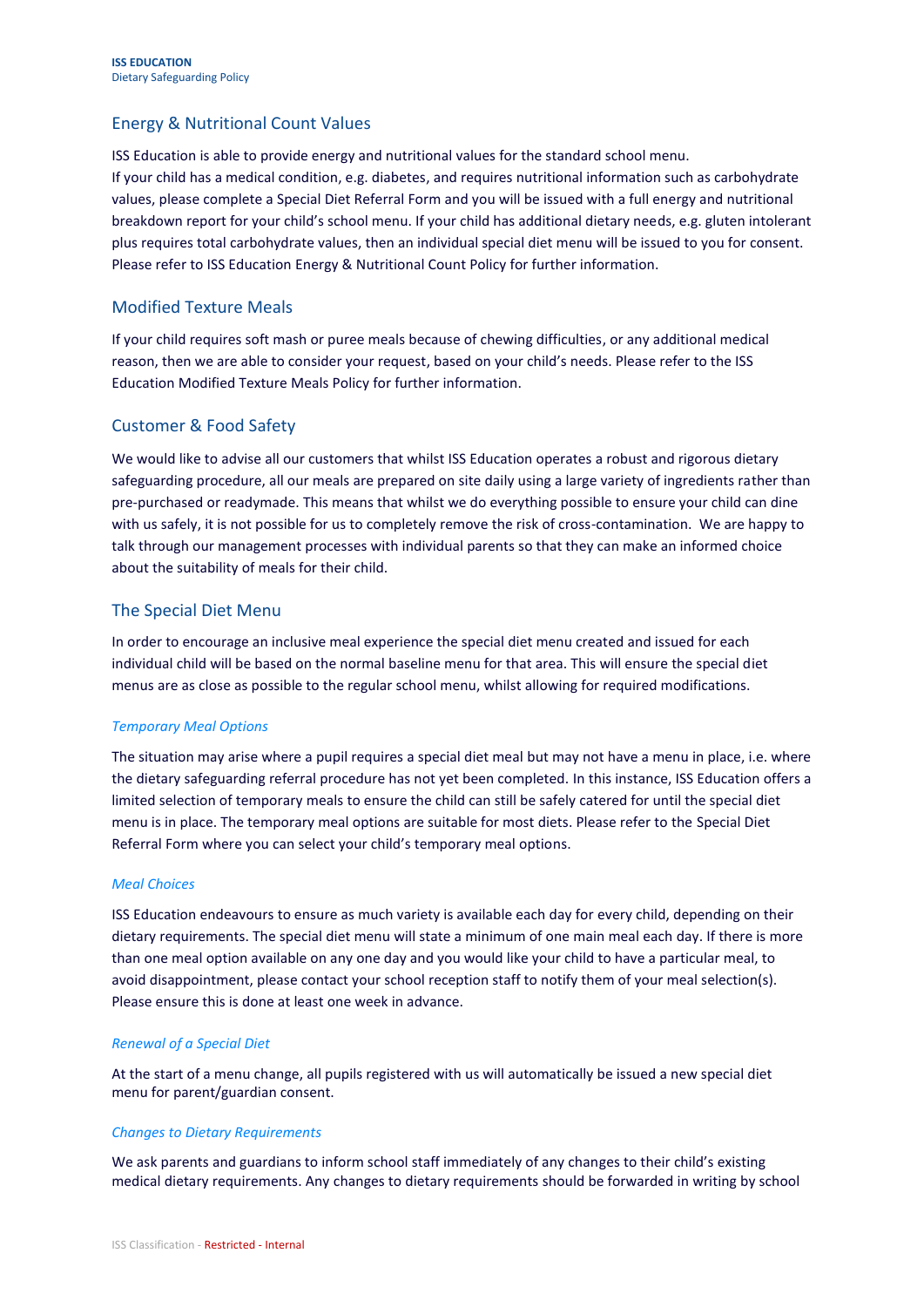staff to [nutrition@uk.issworld.com.](mailto:nutrition@uk.issworld.com) Notification of any new allergies and/or intolerances a child develops should be supported with medical documentation.

#### *Cancellation of a Special Diet Menu*

If your child no longer requires a special diet menu, please inform the school staff (who in turn will notify ISS Education). Any cancellations must be submitted in writing by school staff to [nutrition@uk.issworld.com.](mailto:nutrition@uk.issworld.com)

#### *Additional Information*

If the ISS Education nutritionist(s) requires further information regarding your child's dietary requirements then they may contact and/or meet with you, school staff or the kitchen manager directly. ISS Education local area managers may also be invited to attend any meeting held.

Due to the risks associated with special diet provision special diet referrals cannot be processed without the required supporting medical documentation.

### Data Protection

Please see the Special Diet Referral Form for details on how any data provided will be managed and protected.

## The Dietary Safeguarding Referral Procedure

- 1. Complete the Special Diet Referral Form and return to the school with a photo of your child (this allows them to be identified at the point of service) and supporting medical documentation (confirming your child's medical dietary requirements).
- 2. School reception staff will then pass a copy of the completed form with the photo to the school kitchen and a copy with the supporting medical documentation to the ISS Education Nutrition Team.
- 3. The completed special diet menu will be issued to the school reception staff for your attention within three weeks of the ISS Education nutritionist receiving the Special Diet Referral Form and supporting medical documentation.
- 4. When you receive your child's special diet menu from the school reception staff, please review the menu (and the ISS Education Nut Policy if your child has an additional nut allergy) and complete the enclosed Special Diet Consent Slip.
- 5. Once completed, please return the Special Diet Consent Slip to the school reception staff, who will pass it to the ISS Education area manager (school lunches corresponding to the special diet menu will be provided once the area manager has given the completed consent slip and the special diet menu to the kitchen manager).

### **PLEASE NOTE THAT ANY SPECIAL DIET REFERRAL FORMS SUBMITTED WITHOUT SUPPORTING MEDICAL DOCUMENTATION CAN NOT BE PROCESSED.**